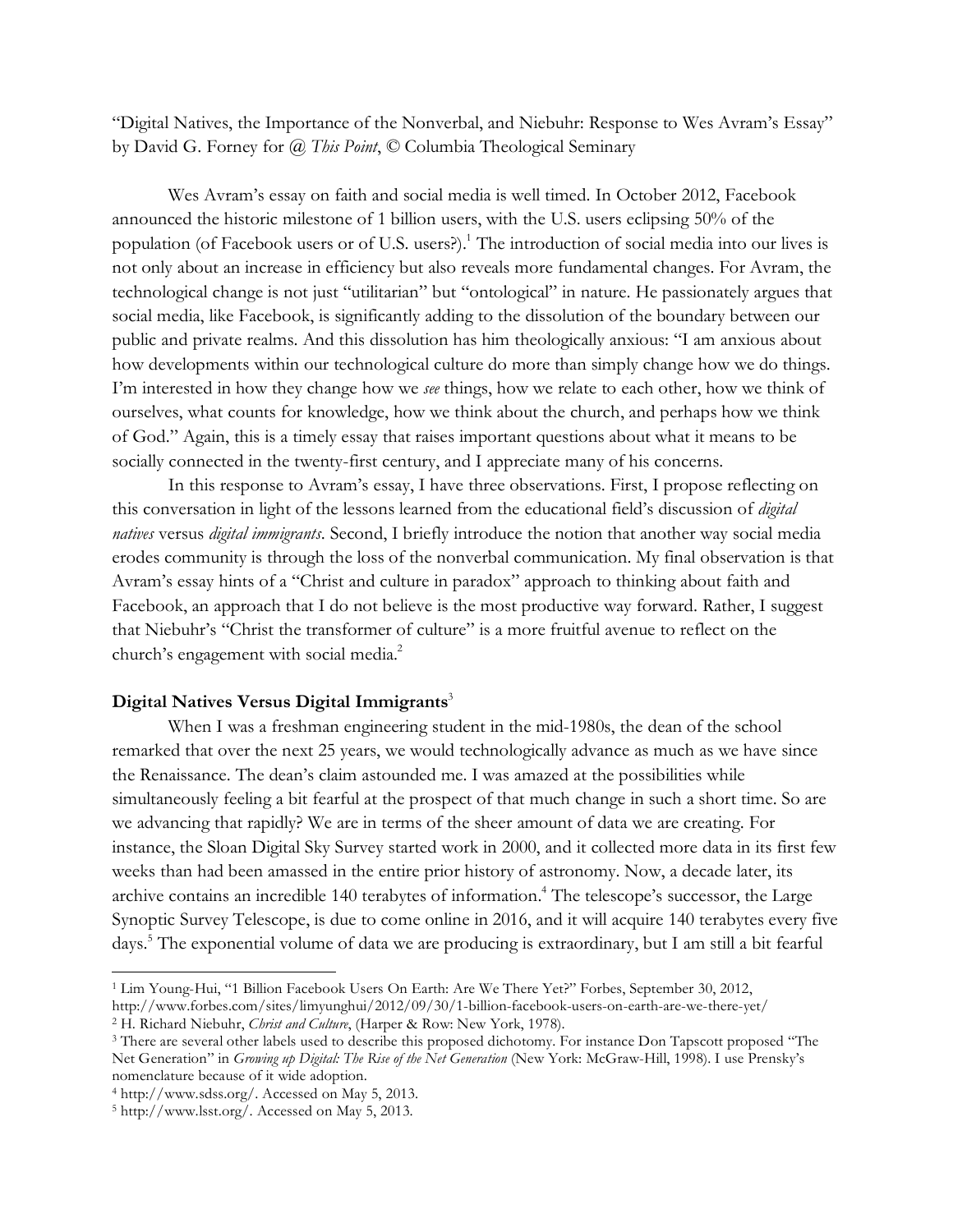about the consequences of so much rapid change. This is why I appreciate Avram's invitation to think about the implications that, as he states, "aren't always obvious."

In 2001, Marc Prensky introduced the term "digital native" to the field of education. Prensky argued that "students today think and process information fundamentally differently from their predecessors, as a result of being surrounded by new technology," and, furthermore, he compared these digital natives with "the older generation," the "digital immigrants."6 Since publication, Prensky's concept of natives versus immigrants has been widely popularized. Prensky's digital immigrant is the individual who did not grow up in a digital world (i.e., born before the production of the personal computer) but who has been exposed to digital technology later in life. With broad brushstrokes, Prensky goes on to describe immigrants as those who are mistrustful and fearful of digital technology and who lack the skills to use it. Moreover, immigrants can never become natives—it isn't in their DNA.

A digital native is an individual who has grown up immersed in digital technology, who is intensely interested and even devoted to technology, and who is technologically adept. "Unlike those of us a shade older, this new generation didn't have to relearn anything to live lives of digital immersion," declare Palfrey and Gasser of the Berkman Center at Harvard Law School. "They learned it digital the first time around."<sup>7</sup> I believe this notion of the digital native is parallel to Avram's description of ontology, "the environment in which we swim and so the milieu in which we decide what tasks are worth accomplishing, how it is that we'll accomplish them, and who we are as we do them."

Armed with this stark dichotomy, Prensky goes on to argue that because natives are immersed in digital technologies from birth, they learn in completely different ways than older generations. Since 2001, many have adopted this classification and have even expanded it beyond just a learning style to cognition and behavior.<sup>8</sup> Avram observes this same phenomenon in his own life: "Because I came to consciousness in a world without Facebook, Twitter, Vimeo, Vine, LinkedIn, YouTube, Tumblr, Pinterest, anon, my experience of these technologies will never be the same as my children's. I'll see things they won't. They'll experience things, and be made by these technologies, in ways I won't." Like Prensky, Avram argues that his children are being "made by these technologies." This is more than just a difference in generation; it is "ontological."

To illustrate this shift, Avram describes the radical difference between his essay readers' understanding (i.e., immigrants) and his children's understanding (i.e., natives) of a library. For immigrants, the library is "the touchstone, tool, and location for research," whereas, for the natives "it's weird and dead." Avram's library illustration points to the reality that Wikipedia has replaced Britannica, blogs have replaced newspapers, and Facebook has replaced face-to-face. Again, Avram states, "This is not utility. It is ontology. It is the indication of yet another flip underway, whereby

<sup>&</sup>lt;sup>6</sup> Marc Prenksy, "Digital Natives, Digital Immigrants," On the Horizon, 9(5), 2001, 1-6.<br>7 John Palfrey and Urs Gasser, *Born Digital: Understanding the First Generation of Digital Natives*, (Basic Books, Philadelphia, 2008), 18.

<sup>8</sup> See Zheng Yan (editor), *Encyclopedia of Cyber Behavior* (Hersey, PA: Information Science Reference, 2012).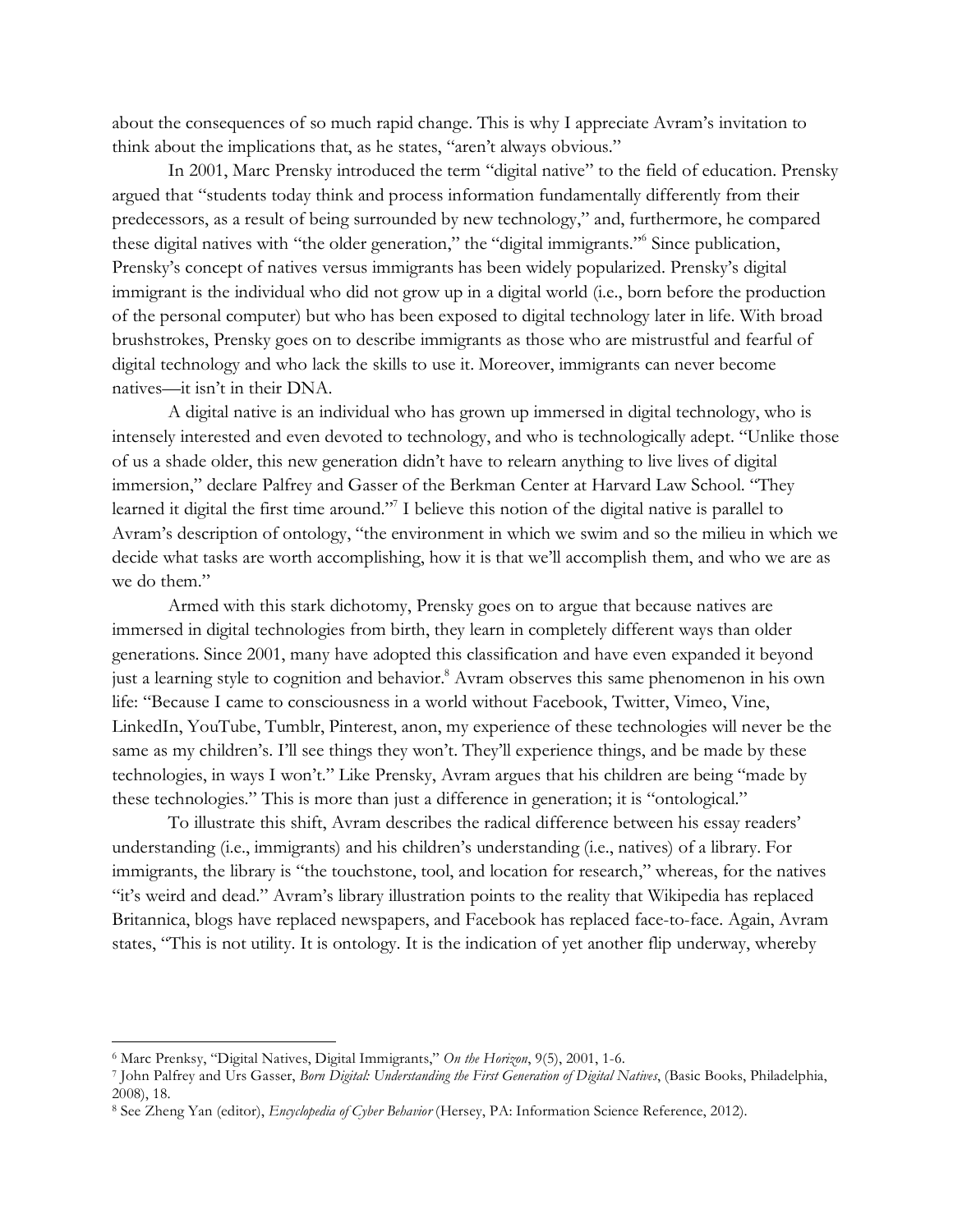physical presence now temporarily supplements virtual presence rather than virtual presence temporarily enhancing physical presence."<sup>9</sup>

If, indeed, Avram agrees with Prensky's native-immigrant dichotomy, I would offer readers two important cautions about this view. First, research since 2001 suggests only a small minority of the population can be considered natives. "Recent research has shown flaws in the argument that there is an identifiable generation or even a single type of highly adept technology user."<sup>10</sup> Moreover, Bennett writes in the *Encyclopedia of Cyber Behavior*:

[p]eople adopt technologies for a wide range of reasons and have diverse patterns and habits, and the skills they develop are often narrow and highly contextualized (i.e., fit for a particular purpose). As a result, it would be wrong to generalize about a section of a population on the basis of how they use technology, and in particular on the basis of presumed exposure to technology. $11$ 

While we are clearly witnessing the rapid development and adoption of digital technology (such as social media), we need be cautious not only about its utility, but especially about ontological claims. To generalize about people born after 1980 by calling them digital natives is overreaching. Or, as Siva Vaidhyanathan (who teaches media studies at University of Virginia) states, "This is essentially a wrong-headed argument that assumes that our kids have some special path to the witchcraft of 'digital awareness.""<sup>12</sup>

The second caution I would offer centers around *digital divides*, which are the apparent access gaps (both physical gaps and gaps in ability) among groups due to digital technologies. Age, gender, race/ethnicity, socio-economic status, and/or geographic location can contribute to the creation of these divides. This second caution focuses on the transference of our particular context to the global. Avram states that he is "interested in how they (social media) change how we see things, how we relate to each other, how we think of ourselves, what counts for knowledge, how we think about the church, and perhaps how we think of God." If by "we" he means congregations like his (or the one I serve), namely, congregations that are affluent, North American, mostly white, and Protestant, then his essay has application. But caution is warranted when considering Avram's questions outside of this particular context.13

For me, Avram's ontological claim raises the question: Are our current technological changes, especially social media, just a blip on the screen for the church (like the telegraph, telephone, and television, all of which had an impact on congregations but did not radically change them), or are these changes a sea change in human social interaction that will have an ontological

Students' Technology Experiences," *Journal of Computer Assisted Learning* (2010), 26, 321.

<sup>&</sup>lt;sup>9</sup> To further make the point, the term virtual is understood as an immigrant's language. Natives move so seamlessly among these realms, this distinction is unrecognizable to them; for natives, real and virtual are diaphanous. 10 Sue Bennett and Karl Maton, "Beyond the 'Digital Natives' Debate: Towards a More Nuanced Understanding of

<sup>11</sup> Sue Bennett, "Digital Natives," in Zheng Yan (editor), *Encyclopedia of Cyber Behavior* (Hersey, PA: Information Science Reference, 2012), 213.

<sup>12</sup> Siva Vaidhyanathan quoted in "The Net Generation, Unplugged," *The Economist*, print edition, March 4, 2010. Online at http://www.economist.com/node/15582279.

<sup>13</sup> For a recent overview of digital divides, see Ali Modarres, "Beyond the Digital Divide," *National Civic Review*, Fall 2011, Vol. 100, Issue 3, 4-7. Online at wileyonlinelibrary.com.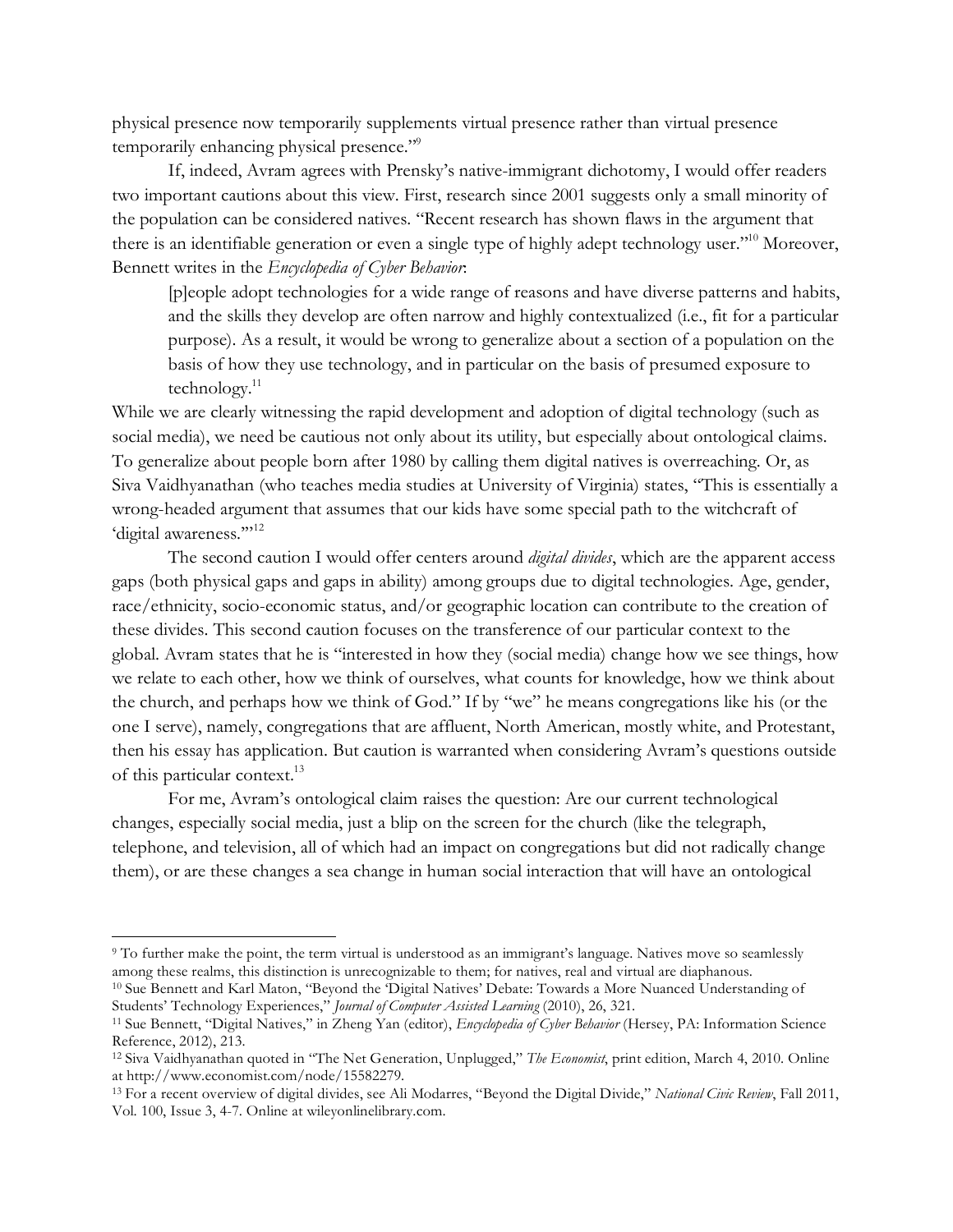impact? As with every change, we will need more time and distance (not just trending) in order to better answer this question.

## **Non-Verbal Communication**

As a conversation partner in the faith and Facebook discussion, I want to introduce research on non-verbal communication. My concern about digital communication is that it strips away some, if not all, non-verbal communication. Research in communication finds that our non-verbal communication cues act as an indispensable means to convey the affective meaning of a verbal communication. As a result, people are able to interpret the implications of the verbal message through the non-verbal signals from the sender. For instance, one study shows that "only 7% of a message is sent through words with the remaining 93% sent through facial expressions (55%) and vocal intonation (38%)."14 This has serious implications as we try to communicate digitally, especially with texting and tweets, and we are only beginning to become aware of the social implication.<sup>15</sup>

In the case of spiritual formation, I would argue that the non-verbal is crucial. For instance, in liturgy space matters. When gathered for worship, we take in the environment with all five of our senses. Research indicates that communication is generally received through sight (83%), hearing (11%), smell (3%), touch (2%), and taste (1%).<sup>16</sup> While there are no studies on the five senses in worship, my hunch is that touch and particularly taste are greatly heightened around the sacraments (the feel of water and the taste of bread). So, what does all this mean for the church as people rely more on digital communications? What will it mean if we find there is significant underdevelopment (or atrophy) of non-verbal communication when we come face-to-face in worship, education, and mission? Is there an increased role for the church to help people experience richer forms of embodied communication as the body of Christ? Can we imagine a world in which the sacraments are observed virtually?

## **Niebuhr's Christ and Culture**

My final observation is theological. Over 60 years ago, Yale professor H. Richard Niebuhr delivered a series of lectures that resulted in *Christ and Culture* (1951). From this work, Niebuhr offers five typologies to help us think about issues such as the impact of technological changes and the church. Briefly, Niebuhr laid out five types for the relationship between Christ and culture. Niebuhr's first type, "Christ against culture," characterizes our sectarian drive, where we see everything outside the church as hopelessly corrupted by sin. At the other end of the typology lies the model of "Christ of culture," in which the absolute conflict of one against the other gives way to a harmony between them. In this view, we are being trained "in our present social existence for the better life to come."<sup>17</sup> Therefore, we are to discern and then champion the highest moral and spiritual common ground between the teachings of Christianity and contemporary culture. The third

<sup>14</sup> P. W. Miller, Non-verbal Communication (3rd ed.), (Washington, D.C.: National Education Association, 1988), 5. <sup>15</sup> The creation of emoticons began because of an intuit sense that we were missing something in our instant messaging. However, these are not the same as non-verbal communication because they are a created through conscious desire of what we want to convey and not necessarily what our underlying attitudes, emotional orientations, and thoug <sup>16</sup> Barbara Pease and Alan Pease, *The Definitive Book of Body Language* (New York, NY: Bantam Books, 2004), 192-208.

<sup>17</sup> Niebuhr, 84.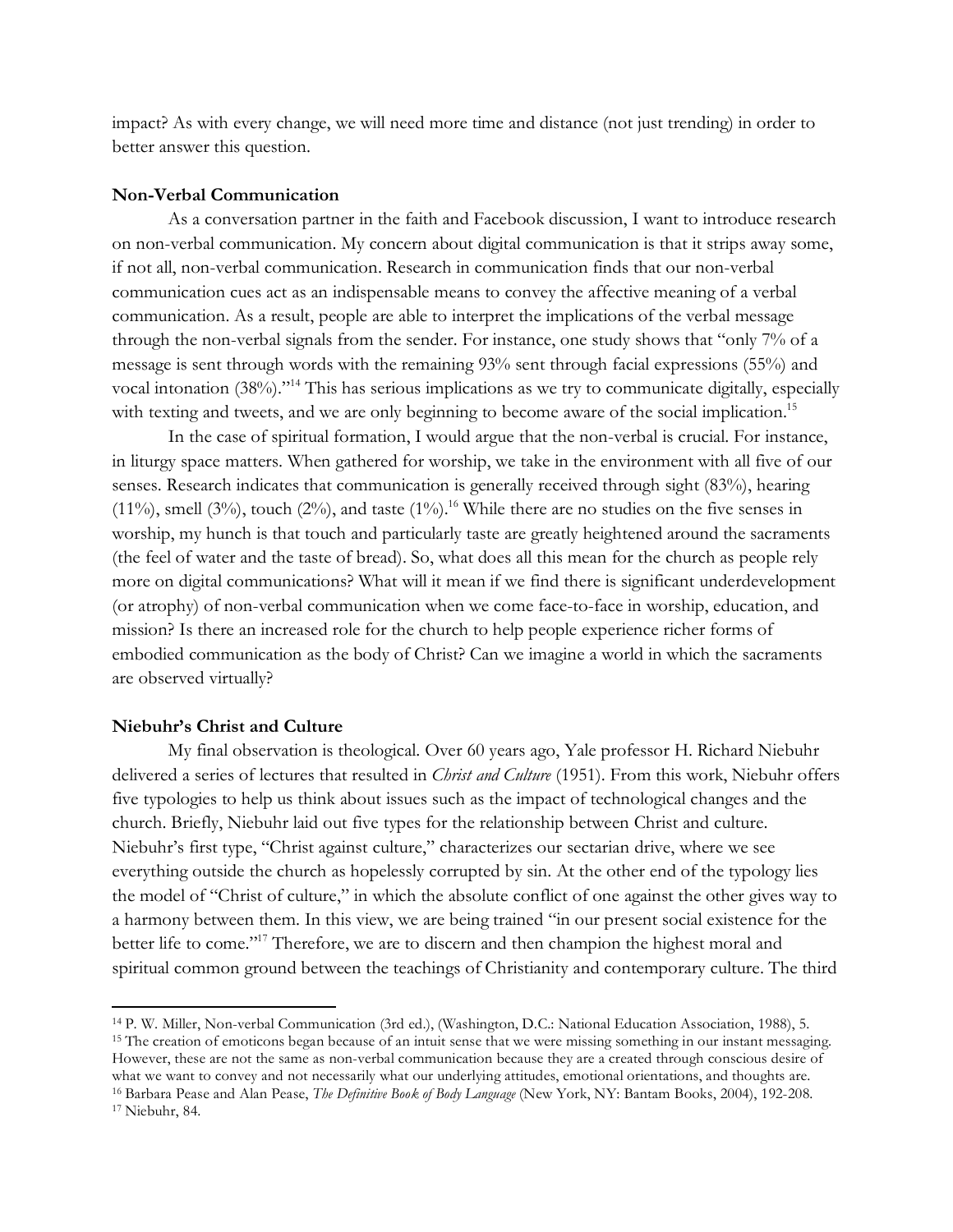type is "Christ above culture," an outlook associated with Thomas Aquinas and many Roman Catholics. In this view, all that is good in human culture is a gift from God, where the good is synthesized by Christian revelation and the mediation of the church. The fourth type is "Christ and culture in paradox," or the "theology of the dualists" like Martin Luther with his two-kingdom theory. Below, I argue that Avram's essay most closely aligns with this view and, hence, I sketch it out more there. The final type is "Christ transforming culture." Niebuhr names those in this type the "conversionists," where "they believe his [Christ's] work is concerned not with the specious, external aspects of human behavior in the first place, but that he tries the hearts and judges the subconscious life; that he deals with what is deepest and most fundamental" in us.<sup>18</sup> In this way, society (like the arts, professions, education, family, and even Facebook) is to be completely converted to Christ because nothing is outside Christ's purview. I believe a more thorough discussion of all five of Niebuhr's types and the church's approach to social media would be invaluable. However, in this short response, I only briefly consider *Christ and culture in paradox* because I believe it is Avram's desired approach.

Niebuhr's fourth type, Christ and culture in paradox, sees the world as sinful (like Christ against culture) but not abandoned by God (because God preserves order against chaos through social structures). This is Luther's two-kingdom theory, where sinners are justified by grace but living in a world of necessary evils that leads to a private, personal morality with little intention of public influence.19 There is a duality of Christ and culture, where both have authority that are in opposition to each other.<sup>20</sup> "[D]ualism may be the refuge of worldly-minded persons who wish to make a slight obeisance in the direction of Christ, or of pious spiritualists who feel that they owe some reverence to culture."<sup>21</sup> I believe Avram's essay is dualist as a pious spiritualist because his lens is one that sees faith and social media as two discontinuous moralities in two discontinuous realities.

Theologically, the dualist understands this two-kingdom conflict from the perspective of reconciliation, "the act we call Jesus Christ."<sup>22</sup> With those who are aligned with Niebuhr's Christ against culture, the dualist takes sin seriously and recognizes the gospel's claim that we participate in it. Yet the dualist realizes our inability to escape culture and knows that God sustains culture (and us within it). By definition, those in this type are bound to speak in paradox. The dualism of Luther is, therefore, dynamic and dialectical. "Living between time and eternity, between wrath and mercy, between culture and Christ, the true Lutheran finds life both tragic and joyful. There is no solution of the dilemma this side of death."23 Consequently, dualists understand culture as a way to restrain evil and even anarchy rather than as a place to find Divine goodness and, thus, tend toward

<sup>18</sup> Niebuhr, 190-191.

<sup>19</sup> Niebuhr, 42-43, 149-189.

<sup>&</sup>lt;sup>20</sup> Dualism is different than Niebuhr's first type, Christ against culture, which is the most uncompromising view towards culture claiming that "the sole authority of Christ over culture and resolutely rejects culture's claims to loyalty" (Niebuhr, 45). Niebuhr goes on to say that the "counterpart of loyalty to Christ and the brothers is the rejection of cultural society; a clear line of separation is drawn between the brotherhood of the children of God and the world" (Niebuhr, 47-48). For dualism, this view needs to be coupled with "some reverence to culture" (Niebuhr, 184).

<sup>21</sup> Niebuhr, 184.

<sup>22</sup> Niebuhr, 150.

<sup>23</sup> Niebuhr, 178.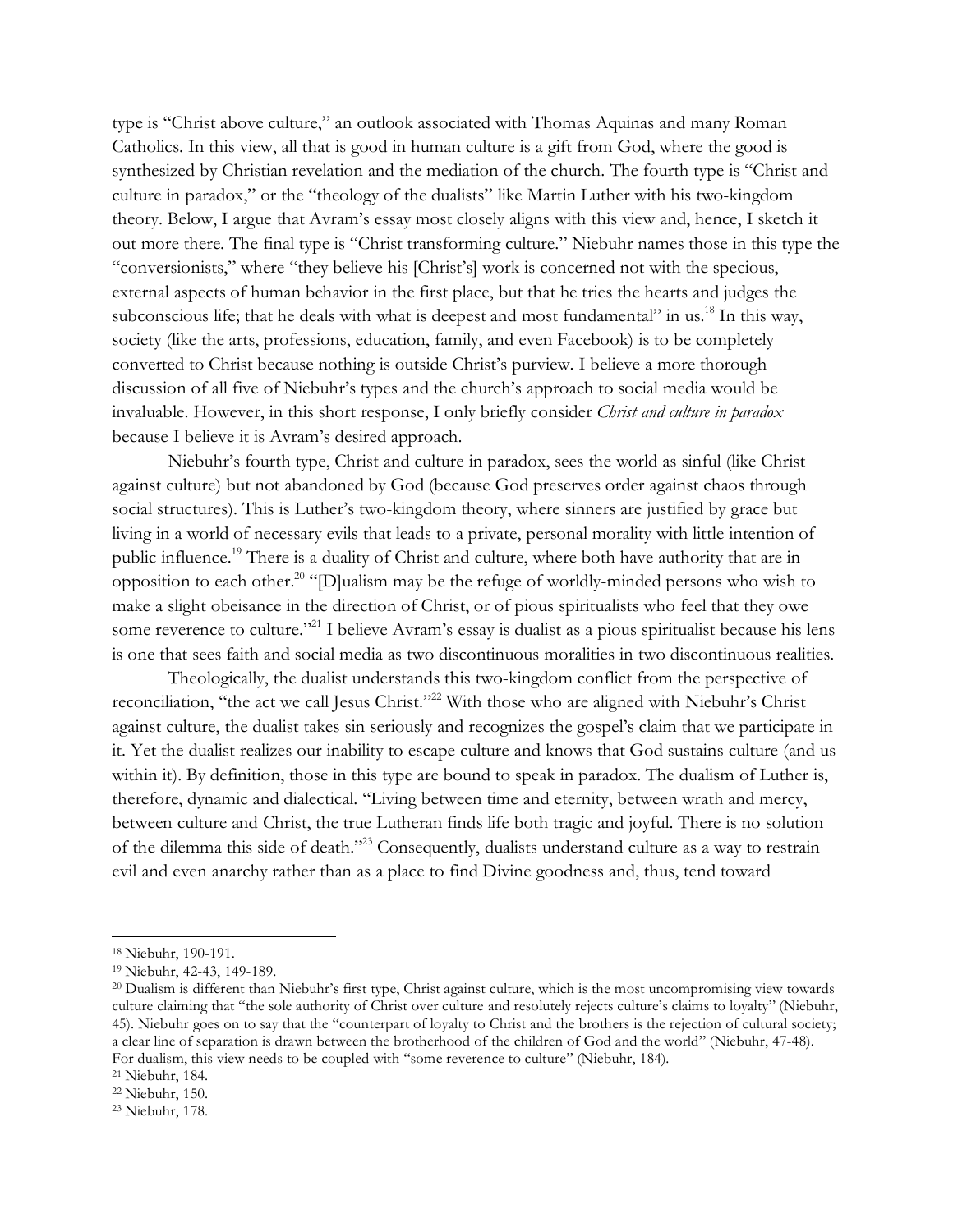antinomianism and a cultural conservatism. This, I believe, undergirds Avram's question of "how to live in the social media environment and still sense God as a presence requiring an absence."

Interestingly, for Avram, the boundary itself creates meaning. There is "virtue" in the immigrant's boundaries (in Avram's case, particularly the home and the library). His fear is that "the public is privatized, and the private world becomes a controlled portal of sorts with the space of the self now imagined as a kind of command center." Clearly, the intrusiveness of the digital world into the sanctity of the home has Avram "anxious" to the point where he asserts that "the virtually mediated social world is like God in this sense, with the screen a sacrament and the gestures of attention, touch, and input like prayer." Moreover, he states that "the Christian tradition has valued the private realm as both protected space where virtues can develop and a rhythm of interiority that allows the exteriority of the public to not become tyrannical. It is a zone of life free of market logic, competition, and instant judgment. Instead, the private is (ideally) ruled by commitment, acceptance, and challenging love." The Christian tradition here is one that adheres to Niebuhr's Christ and culture in paradox.

In Avram's essay, I personally appreciate his desire for his children to have the "virtues germane to spiritual formation—like patience, forgiveness, tolerance, discretion, restraint, and modesty." When Avram shared the story of reminding his son to practice logging off at 10:30pm, I found myself nodding in parental solidarity. Yet, I do not share in Avram's anxiety about the eroding boundary between public and private. While I do believe that many of our boundaries are shifting significantly, I do not believe sin lies *outside* and virtue formation *inside*. As Niebuhr argues, "rejection of culture is easily combined with a suspicion of nature and nature's God."24 To privilege the private realm (like the library or even the home) over other locations, even virtual ones, as the place of spiritual formation can ultimately become idolatrous. Without a doubt, sin clings to all our efforts, but God works providentially throughout both the private and the public (and through the real and the virtual).

Toward the end of the essay, Avram quotes from Rigby as "a thoughtful nudge to the theological anxiety" he is experiencing. But rather than a "counter witness," I read this as part of the essay's dualism, especially with Avram's qualifier that we might not conserve "enough of the old way of being to assess the new." Avram's argument is not Christ against culture (even though, on the whole, it does lean in this direction), where "[t]he counterpart of loyalty to Christ and the brothers is the rejection of cultural society; a clear line of separation is drawn between the brotherhood of the children of God and the world."25 In the end, Avram states, "Social media strive to mediate a world. Yet I'd like to think that we can still hold back a bit, and that we can help our children to do the same." My concern: is this really a constructive way forward? If so, what does "hold back a bit" look like in the church? And, more importantly, if it isn't, might Niebuhr's Christ the transformer of culture offer a more productive way to think about this theologically?

As I stated at the beginning of this response, I believe a Christ-transforming-culture approach is a more fruitful one because it "holds that to God all things are possible in a history that is fundamentally not a course of merely human events but always a dramatic interaction between

<sup>24</sup> Niebuhr, 81.

<sup>25</sup> Niebuhr, 47-48.